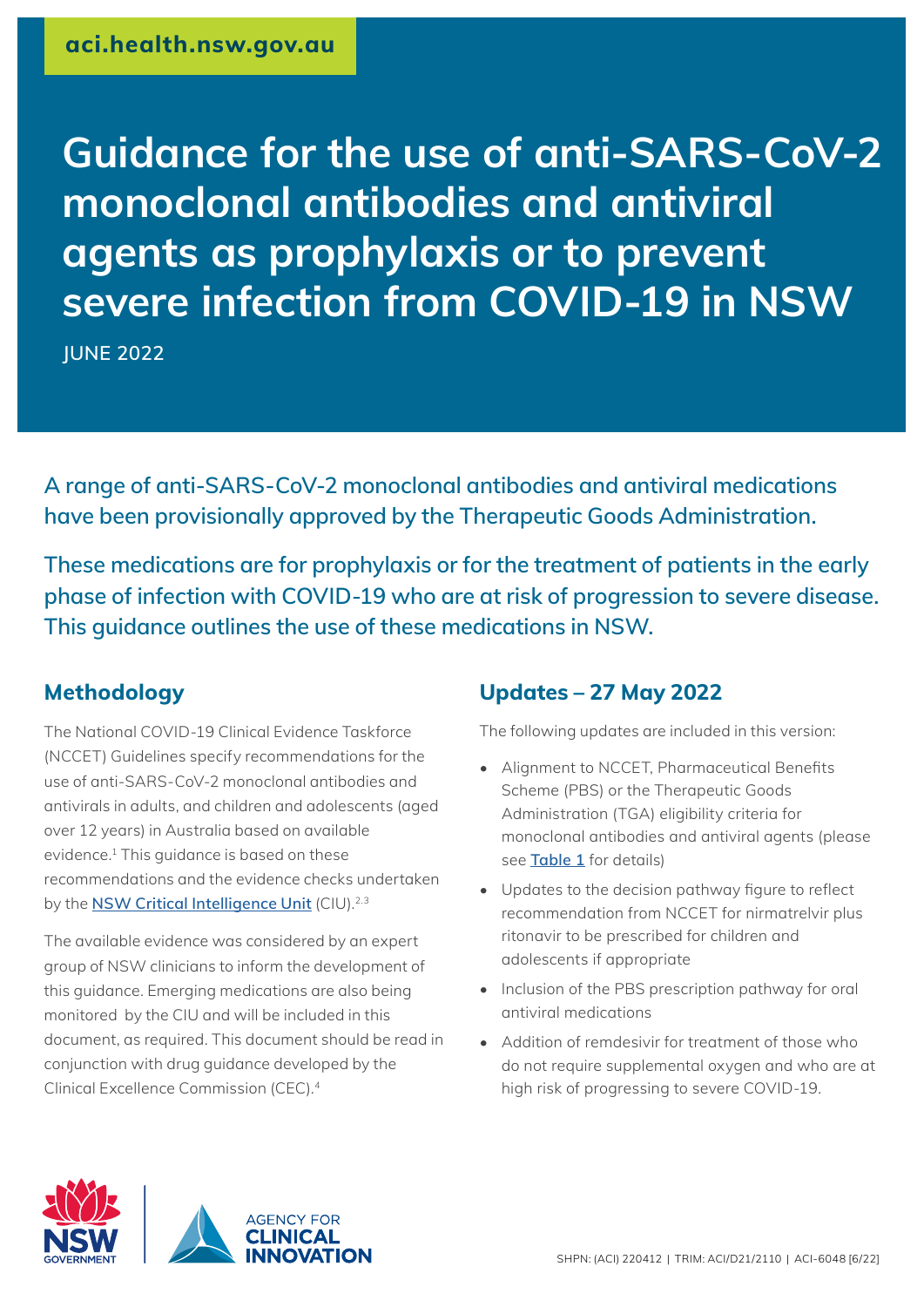## **Who can be treated?**

## **Clinical criteria and risk factors**

The medications covered in this model of care are:

- **[casirivimab and imdevimab](#page-3-1)**
- **[molnupiravir](#page-3-2)**
- **[nirmatrelvir plus ritonavir](#page-3-3)**
- **[remdesivir](#page-3-4)**
- **[sotrovimab](#page-3-5)**
- **[tixagevimab and cilgavimab](#page-3-6).**

The drug guidelines for these medications are available on the **[CEC website](https://www.cec.health.nsw.gov.au/keep-patients-safe/medication-safety/medicine-updates)**.

Generally, these drugs are for use early in the course of the disease before significant symptoms or severe disease have developed, and within a window of 5 to 7 days from the onset of infection (preferably as early as possible). These agents prevent the replication and spread of the virus and are likely to work best soon after infection has occurred. This limits the spread of the virus beyond the respiratory tract and before a severe systemic immune response has been initiated. The guidance outlined in this document is for the use of a single medication for this indication.

**Note:** Tixagevimab plus cilgavimab can be used for pre-exposure prophylaxis and casirivimab plus imdevimab for post-exposure prophylaxis.

Currently only some of these medications are approved for children and adolescents aged 12 to 17 years who weigh >40kg.

Only specific patient groups are expected to benefit from, and hence be eligible for, these medicines. They are not an alternative to COVID-19 vaccination, which remains the best way to protect vulnerable populations from severe outcomes of COVID-19 infection.

Although the indications for these medications are similar, they are not identical. As such, NCCET eligibility criteria recommendations and individual drug guidelines should be reviewed, particularly with respect to the COVID-19 variants likely to be present.

Considerations for all medications are outlined in **[Table 1](#page-3-0)**.

## **Vaccination**

Routine use of these medications is not encouraged in patients who are up to date with their COVID-19 vaccinations, unless a suboptimal response is predicted (e.g. severe immunosuppression from a medical condition or medication) or if the patient has multiple co-morbidities that increase their risk of disease progression.<sup>5</sup>

The **[Australian Technical Advisory Group on](https://www.health.gov.au/initiatives-and-programs/covid-19-vaccines/getting-your-vaccination/booster-doses#%3A%7E%3Atext%3DBooster%20doses%20for%20healthcare%20workers%2C-Healthcare%20workers%20on%26text%3DThe%20Australian%20Technical%20Advisory%20Group%2Cdue%20for%20their%20booster%20dose)  [Immunisation](https://www.health.gov.au/initiatives-and-programs/covid-19-vaccines/getting-your-vaccination/booster-doses#%3A%7E%3Atext%3DBooster%20doses%20for%20healthcare%20workers%2C-Healthcare%20workers%20on%26text%3DThe%20Australian%20Technical%20Advisory%20Group%2Cdue%20for%20their%20booster%20dose)** (ATAGI) specifies the interval for vaccination. Vaccination can take up to 14 days to be effective.<sup>5</sup>

ATAGI does not recommend a minimum time frame to defer vaccination due to monoclonal antibody medicine or antiviral administration. However, it is recommended to follow guidance to defer vaccination for 3 months following infection.6

#### **Adverse events**

All adverse events should be reported to the TGA at **[www.tga.gov.au/reporting-problems](http://www.tga.gov.au/reporting-problems)**. NSW Health staff must also report adverse events via the local incident management system (IIMS+).

# **Criteria for prescription in NSW**

The criteria for prescribing monoclonal antibody treatments and antiviral medicines in NSW align to the NCCET recommendations (for TGA-approved indications) or PBS criteria, with some additions, as summarised in **[Table 1](#page-3-0)**.

Where Aboriginal or Torres Strait Islander status appears as a risk factor, an age of >35 years should be applied.

Wherever possible, prescribing of the oral antivirals (molnupiravir and nirmatrelvir plus ritonavir) must occur via the Pharmaceutical Benefits Scheme. However, in the following circumstances dispensing by a NSW Health Pharmacy Department may continue to occur:

- where the patient is an inpatient in an NSW health facility
- for patients presenting to emergency departments
- for virtual care or COVID Care in the Community patients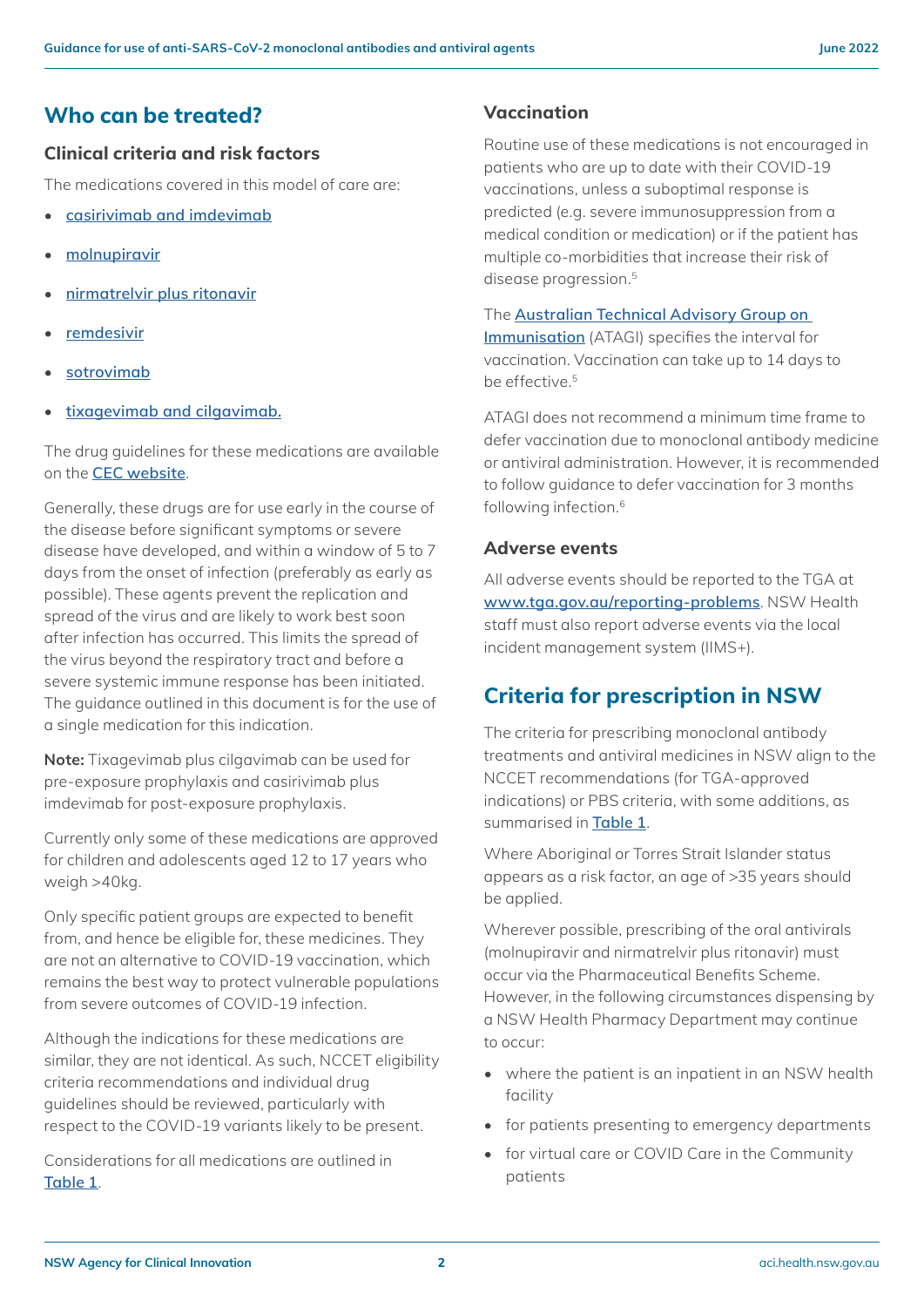• for patients identified by general practitioners or community-based medical specialists who meet the criteria outlined by the NCCET but are ineligible for PBS supply.

Currently, there is a high prevalence of Omicron BA.2 subvariant circulating in NSW. Evidence indicates that that there is reduced efficacy of sotrovimab against Omicron (BA.2 subvariant) and casirivimab plus imdevimab against Omicron (and in particular BA.1 subvariant).<sup>2,3</sup> As such, it is recommended that where indicated and clinically appropriate, oral antivirals are prioritised over the monoclonal antibodies.

The NCCET recommends, where infection from the Omicron BA.2 subvariant is likely, sotrovimab should only be used where other treatments are not suitable or available.7 In addition, where Omicron is likely to be the dominant circulating variant, use of casirivimab plus imdevimab should only be considered where other treatments are not suitable or available.<sup>8</sup>

To support ongoing use of this document all medications within scope have been retained. However, clinicians and services should note:

- the information provided regarding efficacy against current variants
- the most current decision advice in **[Figure 1](#page-4-0)**
- the considerations outlined in **[Table 1](#page-3-0)**
- updated recommendations from the NCCET.

The NCCET has also developed a **[risk classification](https://covid19evidence.net.au/wp-content/uploads/NC19CET_Risk_Classification_Tool.pdf)  [tool](https://covid19evidence.net.au/wp-content/uploads/NC19CET_Risk_Classification_Tool.pdf)** for adults with mild COVID-19 that assists clinicians to select the medication likely to be the most effective.9

#### **Use of available medications for off-label indications or in combination**

The NCCET has made:

- a conditional recommendation regarding the use of tixagevimab plus cilgavimab as treatment for non-hospitalised patients with mild to moderate disease10
- a consensus recommendation regarding the use of nirmatrelvir plus ritonavir in children and adolescents aged 12 years and over and weighing at least 40 kg who do not require oxygen and who are at high risk of deterioration.<sup>11</sup>

### **These medicines are not currently approved by the TGA for these indications and therefore, use is off-label.**

There is no supporting evidence for combination therapy (antivirals plus monoclonal antibodies). The NCCET recommends that the use of two or more monoclonal antibodies should be avoided except where co-formulated.10

Where a clinician believes that a patient may benefit from the use of an available medication for an off-label indication or combination therapy (antivirals plus monoclonal antibodies), approval must be sought from the local Drug and Therapeutics Committee (via the Individual Patient Use process, see **[PD2016\\_033](https://www1.health.nsw.gov.au/pds/ActivePDSDocuments/PD2016_033.pdf)**) prior to commencing therapy. An independent peer-review process is also encouraged. Primary care practitioners should flag the patient through their local LHD escalation pathways.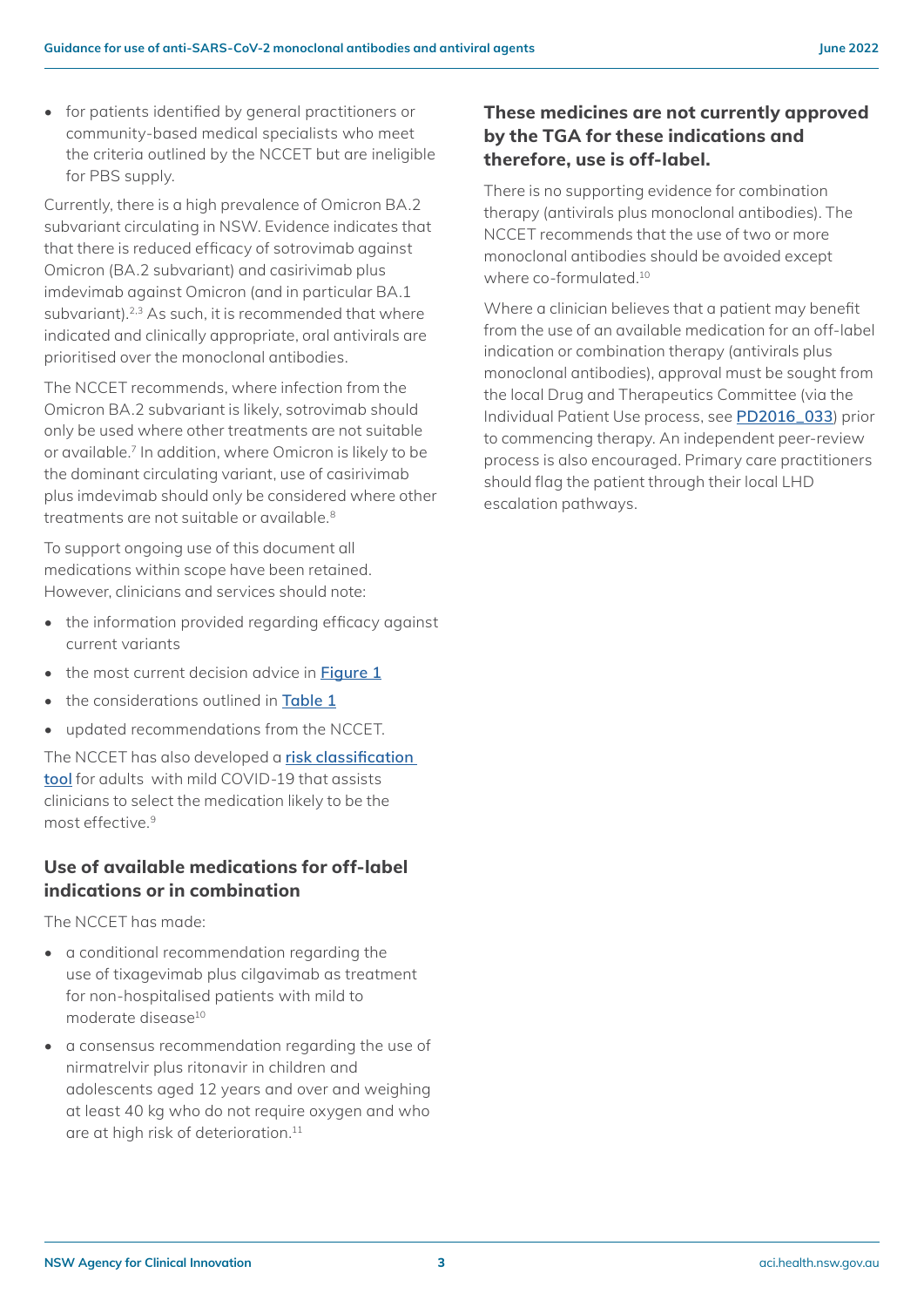#### <span id="page-3-0"></span>**Table 1. Overview of medications**

The medications listed for treatment are for administration in the first 5 -7 days of symptom onset, for patients who do not require oxygen and are at high risk of disease progression.

<span id="page-3-5"></span><span id="page-3-2"></span><span id="page-3-1"></span>

| <b>Medication</b>                               | <b>Usage</b>                                                                    | NSW criteria for administration                                                                                                                                                                                                                                                                                                                                            | <b>Variant</b><br><b>considerations</b>                           | <b>Route of</b><br>administration                       |
|-------------------------------------------------|---------------------------------------------------------------------------------|----------------------------------------------------------------------------------------------------------------------------------------------------------------------------------------------------------------------------------------------------------------------------------------------------------------------------------------------------------------------------|-------------------------------------------------------------------|---------------------------------------------------------|
| Sotrovimab<br>(Xevudy)                          | Treatment                                                                       | As per NCCET recommendations (with the Aboriginal and<br>Torres Strait Islander age threshold of 35 years) for:<br>Adults <sup>7</sup><br>Pregnant women in their 2nd or 3rd trimester <sup>19</sup><br>Children and adolescents 12 years or older and<br>weighing at least 40 kg <sup>20</sup>                                                                            | Reduced<br>effectiveness<br>against<br>Omicron BA.2               | Intravenous<br>infusion                                 |
| Casirivimab<br>plus<br>imdevimab<br>(Ronapreve) | Treatment<br>Post-exposure<br>prophylaxis                                       | As per NCCET recommendations (with the Aboriginal and<br>Torres Strait Islander age threshold of 35 years) for:<br>Adults (treatment) <sup>8</sup><br>Adults (post-exposure prophylaxis) <sup>12</sup><br>Pregnant or breastfeeding women (treatment) <sup>21</sup><br>Children and adolescents 12 years or older and<br>weighing at least 40 kg (treatment) <sup>22</sup> | Reduced<br>effectiveness<br>against<br>Omicron BA.1<br>and $BA.2$ | Intravenous<br>infusion or<br>subcutaneous<br>injection |
| Molnupiravir<br>(Lagevrio)                      | Treatment                                                                       | As per PBS criteria and NCCET recommendations for<br>adults (with the Aboriginal and Torres Strait Islander age<br>threshold of 35 years)*13,14                                                                                                                                                                                                                            |                                                                   | Oral                                                    |
| Nirmatrelvir<br>plus ritonavir<br>(Paxlovid)    | Treatment                                                                       | As per PBS criteria and NCCET recommendations for<br>adults (with the Aboriginal and Torres Strait Islander age<br>threshold of 35 years)*15,16                                                                                                                                                                                                                            |                                                                   | Oral                                                    |
| Tixagevimab<br>plus<br>cilgavimab<br>(Evusheld) | Pre-exposure<br>prophylaxis                                                     | As per TGA approved product information for adults,<br>pregnant women, and children and adolescents 12 years<br>or older and weighing at least 40 kg (pre-exposure<br>prophylaxis) <sup>117</sup>                                                                                                                                                                          |                                                                   | Intramuscular<br>injection                              |
| Remdesivir<br>(Veklury)                         | Treatment<br>(early<br>treatment only.<br>within 7 days<br>of symptom<br>onset) | As per NCCET recommendations (with the Aboriginal and<br>Torres Strait Islander age threshold of 35 years) <sup>§</sup> for:<br>Adults <sup>18</sup><br>Pregnant or breastfeeding women <sup>23</sup><br>Children and adolescents 12 years or older and<br>weighing at least 40 kg <sup>24</sup>                                                                           |                                                                   | Intravenous<br>infusion                                 |

<span id="page-3-6"></span><span id="page-3-4"></span><span id="page-3-3"></span>\* Wherever possible, prescribing of the oral antivirals (molnupiravir and nirmatrelvir plus ritonavir) must occur via the PBS. However, in the following circumstances dispensing by a NSW Health Pharmacy Department may continue to occur:

• where the patient is an inpatient in an NSW health facility

• for patients presenting to Emergency Departments

• for virtual care or COVID Care in the Community patients

• for patients identified by general practitioners or community-based medical specialists that meet the criteria outlined by the NCCET but are ineligible for PBS supply. (NCCET requires only one risk factor to trigger treatment and has a lower age threshold than the PBS.)

† Where uncertainty exists regarding vaccine response in an individual, anti-SARS-CoV-2 spike antibody testing may be useful.

§ Between days 5 to 7 following symptom onset remdesivir may be suitable for high-risk patients. Where GPs believe this is indicated, this should be escalated to the local LHD lead via the HealthPathways escalation line as prescription cannot occur through the PBS.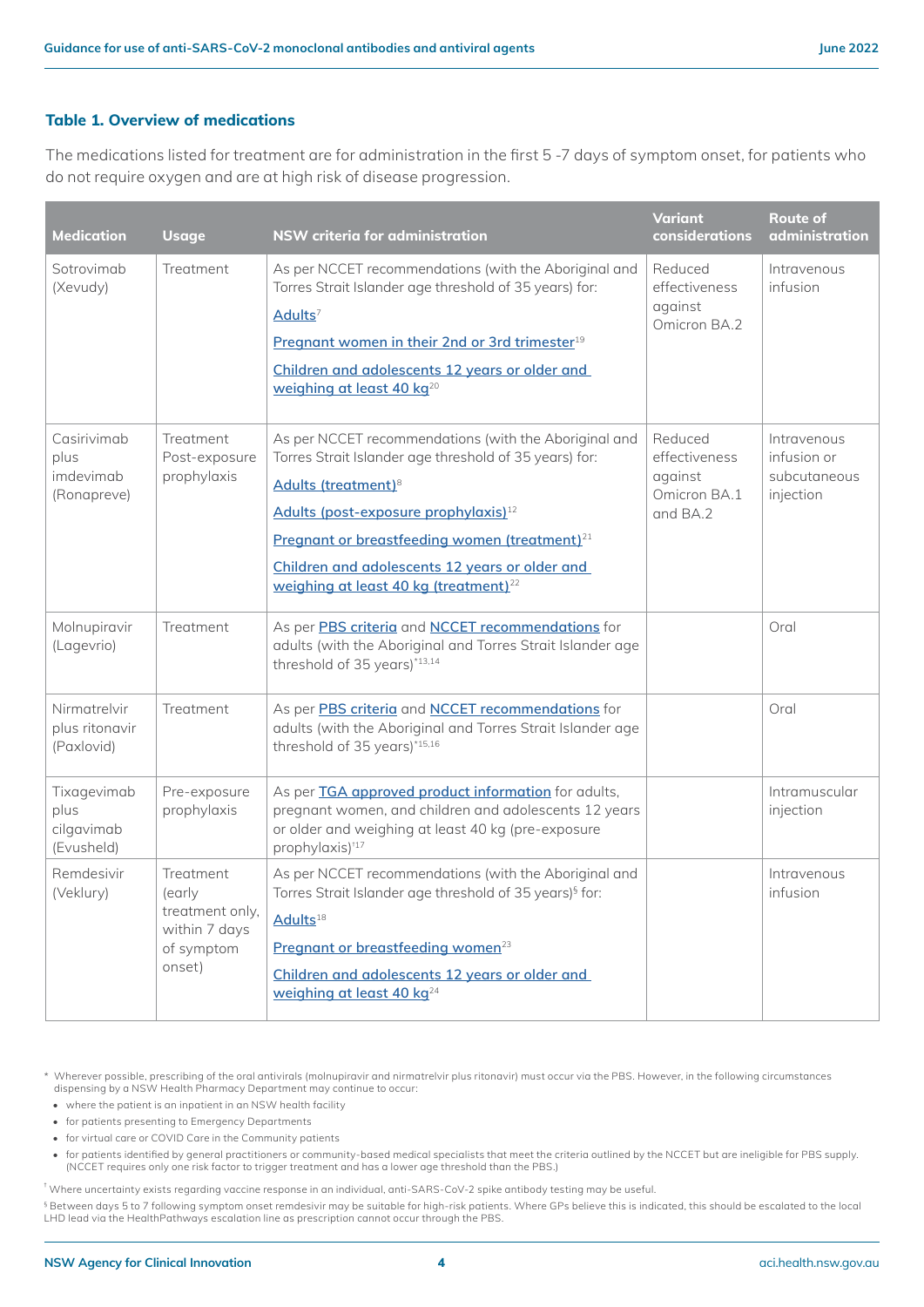#### <span id="page-4-0"></span>**Figure 1. Decision pathway: suitability for sotrovimab, casirivimab plus imdevimab, molnupiravir, nirmatrelvir plus ritonavir and remdesivir**

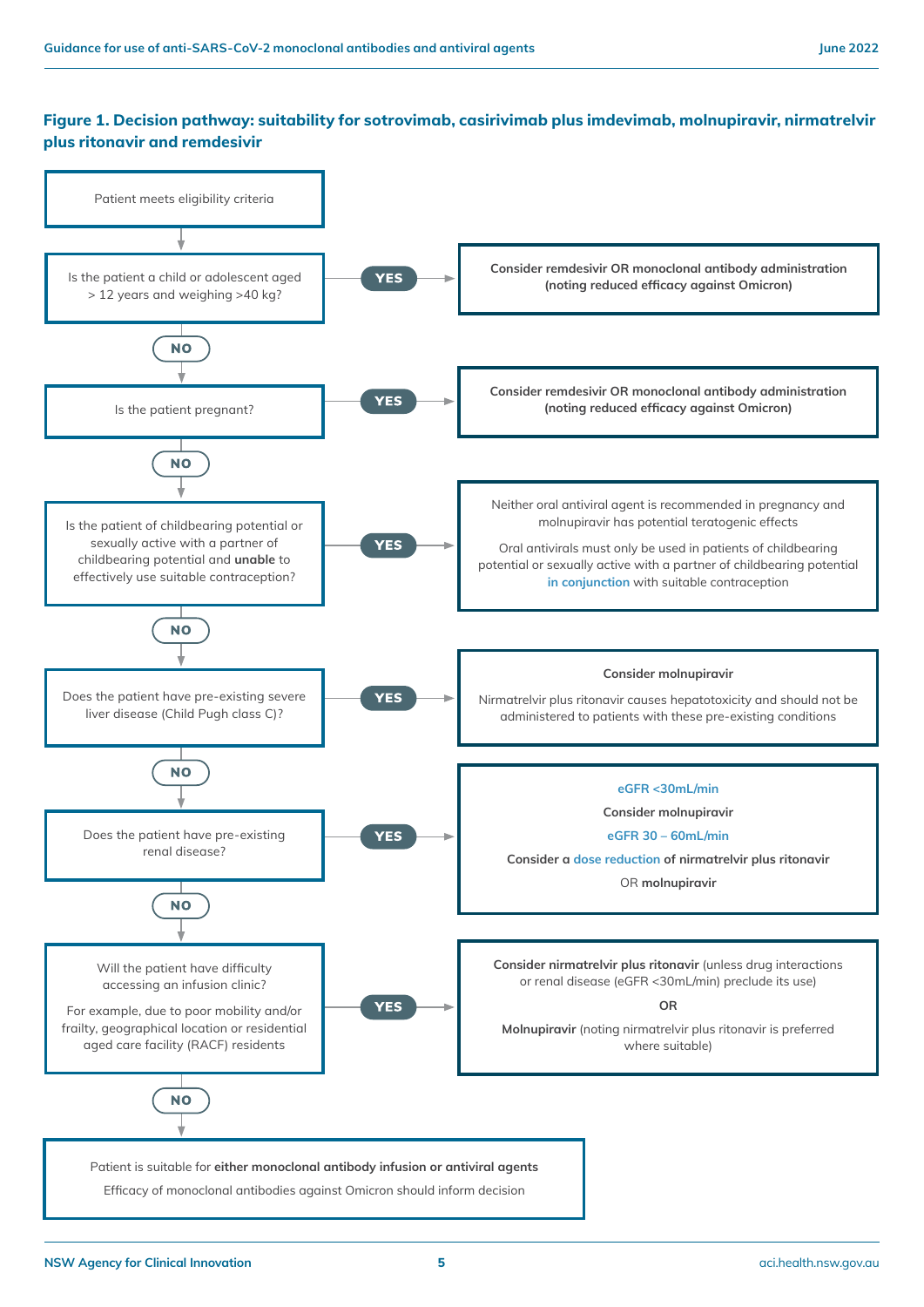## **References**

- 1. National COVID-19 Clinical Evidence Taskforce Living Guidelines [internet]. NCCET: Melbourne; 2021 [cited 7 February 2022]. Available from: **[https://](https://covid19evidence.net.au/#living-guidelines) [covid19evidence.net.au/#living-guidelines](https://covid19evidence.net.au/#living-guidelines)**
- 2. NSW Agency for Clinical Innovation. COVID-19 Critical Intelligence Unit: Monoclonal antibodies - in brief [internet]. ACI: Sydney; 2021 [cited 7 February 2022]. Available from: **[https://aci.health.nsw.gov.](https://aci.health.nsw.gov.au/__data/assets/pdf_file/0006/696948/Evidence-Check-Monoclonal-antibodies.pdf) [au/\\_\\_data/assets/pdf\\_file/0006/696948/](https://aci.health.nsw.gov.au/__data/assets/pdf_file/0006/696948/Evidence-Check-Monoclonal-antibodies.pdf) [Evidence-Check-Monoclonal-antibodies.pdf](https://aci.health.nsw.gov.au/__data/assets/pdf_file/0006/696948/Evidence-Check-Monoclonal-antibodies.pdf)**
- 3. NSW Agency for Clinical Innovation. COVID-19 Critical Intelligence Unit: Omicron (B.1.1.529) [internet]. ACI: Sydney; 2021 [cited 7 February 2022]. Available from: **[https://aci.health.nsw.gov.au/\\_\\_](https://aci.health.nsw.gov.au/__data/assets/pdf_file/0008/696743/Evidence-Check-Omicron.pdf) [data/assets/pdf\\_file/0008/696743/Evidence-](https://aci.health.nsw.gov.au/__data/assets/pdf_file/0008/696743/Evidence-Check-Omicron.pdf)[Check-Omicron.pdf](https://aci.health.nsw.gov.au/__data/assets/pdf_file/0008/696743/Evidence-Check-Omicron.pdf)**
- 4. Clinical Excellence Commission. Medication safety updates [internet]. CEC: Sydney; last updated 11 May 2022 [cited 16 May 2022]. Available from: **[https://](https://www.cec.health.nsw.gov.au/keep-patients-safe/medication-safety/medicine-updates) [www.cec.health.nsw.gov.au/keep-patients-safe/](https://www.cec.health.nsw.gov.au/keep-patients-safe/medication-safety/medicine-updates) [medication-safety/medicine-updates](https://www.cec.health.nsw.gov.au/keep-patients-safe/medication-safety/medicine-updates)**
- 5. Australian Government Department of Health. ATAGI statement on defining 'up-to-date' status for COVID-19 vaccination [internet]. Department of Health: Canberra; 2022 [cited 3 Mar 2022]. Available from: **[https://www.health.gov.au/news/atagi](https://www.health.gov.au/news/atagi-statement-on-defining-up-to-date-status-for-covid-19-vaccination)[statement-on-defining-up-to-date-status-for](https://www.health.gov.au/news/atagi-statement-on-defining-up-to-date-status-for-covid-19-vaccination)[covid-19-vaccination](https://www.health.gov.au/news/atagi-statement-on-defining-up-to-date-status-for-covid-19-vaccination)**
- 6. Australian Government Department of Health. Clinical recommendations for COVID-19 vaccines [internet]. Department of Health: Canberra; 2022 [cited 16 May 2022]. Available from: **[https://www.health.gov.au/](https://www.health.gov.au/initiatives-and-programs/covid-19-vaccines/advice-for-providers/clinical-guidance/clinical-recommendations) [initiatives-and-programs/covid-19-vaccines/](https://www.health.gov.au/initiatives-and-programs/covid-19-vaccines/advice-for-providers/clinical-guidance/clinical-recommendations) [advice-for-providers/clinical-guidance/clinical](https://www.health.gov.au/initiatives-and-programs/covid-19-vaccines/advice-for-providers/clinical-guidance/clinical-recommendations)[recommendations](https://www.health.gov.au/initiatives-and-programs/covid-19-vaccines/advice-for-providers/clinical-guidance/clinical-recommendations)**
- 7. National COVID-19 Clinical Evidence Taskforce. Living guidelines 6.1.8.1 Sotrovimab for adults [internet]. NCCET: Melbourne; 2022 [cited 16 May 2022]. Available from: **[https://app.magicapp.org/#/](https://app.magicapp.org/#/guideline/L4Q5An/section/EvAXkn) [guideline/L4Q5An/section/EvAXkn](https://app.magicapp.org/#/guideline/L4Q5An/section/EvAXkn)**
- 8. National COVID-19 Clinical Evidence Taskforce. Living guidelines 6.1.1.1 Casirivimab plus imdevimab (Ronapreve) for adults [internet]. NCCET: Melbourne; 2022 [cited 16 May 2022]. Available from: **[https://](https://app.magicapp.org/#/guideline/L4Q5An/section/EPxpqE) [app.magicapp.org/#/guideline/L4Q5An/section/](https://app.magicapp.org/#/guideline/L4Q5An/section/EPxpqE) [EPxpqE](https://app.magicapp.org/#/guideline/L4Q5An/section/EPxpqE)**
- 9. National COVID-19 Clinical Evidence Taskforce. Risk classification tool for adults with mild COVID-19 [internet]. NCCET: Melbourne; 2022 [cited 24 Mar 2022]. Available from: **[https://covid19evidence.net.](https://covid19evidence.net.au/wp-content/uploads/NC19CET_Risk_Classification_Tool.pdf) [au/wp-content/uploads/NC19CET\\_Risk\\_](https://covid19evidence.net.au/wp-content/uploads/NC19CET_Risk_Classification_Tool.pdf) [Classification\\_Tool.pdf](https://covid19evidence.net.au/wp-content/uploads/NC19CET_Risk_Classification_Tool.pdf)**
- 10.National COVID-19 Clinical Evidence Taskforce. Living guidelines 6.1.9.1 Tixagevimab plus cilgavimab (Evusheld) for adults [internet]. NCCET: Melbourne; 2022 [cited 16 May 2022]. Available from: **[https://](https://app.magicapp.org/#/guideline/L4Q5An/section/jmY6gP) [app.magicapp.org/#/guideline/L4Q5An/section/](https://app.magicapp.org/#/guideline/L4Q5An/section/jmY6gP) [jmY6gP](https://app.magicapp.org/#/guideline/L4Q5An/section/jmY6gP)**
- 11.National COVID-19 Clinical Evidence Taskforce. Living guidelines 6.1.5.3 Nirmatrelvir plus ritonavir (Paxlovid) for children and adolescents [internet]. NCCET: Melbourne; 2022 [cited 16 May 2022]. Available from: **[https://app.magicapp.org/#/guideline/L4Q5An/](https://app.magicapp.org/#/guideline/L4Q5An/section/LA6RlV) [section/LA6RlV](https://app.magicapp.org/#/guideline/L4Q5An/section/LA6RlV)**
- 12.National COVID-19 Clinical Evidence Taskforce. Living guidelines 7.1 Casirivimab plus imdevimab (Ronapreve) for post-exposure prophylaxis [internet]. NCCET: Melbourne; 2022 [cited 16 May 2022]. Available from: **[https://app.magicapp.org/#/](https://app.magicapp.org/#/guideline/L4Q5An/section/nYO14j) [guideline/L4Q5An/section/nYO14j](https://app.magicapp.org/#/guideline/L4Q5An/section/nYO14j)**
- 13.Australian Government Department of Health. The Pharmaceutical Benefits Scheme, Molnupiravir [internet]. Department of Health: Canberra; 2022 [cited 16 May 2022]. Available from: **[https://www.](https://www.pbs.gov.au/medicine/item/12910L) [pbs.gov.au/medicine/item/12910L](https://www.pbs.gov.au/medicine/item/12910L)**
- 14.National COVID-19 Clinical Evidence Taskforce. Living guidelines 6.1.4.1 Molnupiravir (Lagevrio) for adults [internet]. NCCET: Melbourne; 2-22 [cited 16 May 2022]. Available from: **[https://app.magicapp.org/#/](https://app.magicapp.org/#/guideline/L4Q5An/section/Lql2q4) [guideline/L4Q5An/section/Lql2q4](https://app.magicapp.org/#/guideline/L4Q5An/section/Lql2q4)**
- 15.Australian Government Department of Health. The Pharmaceutical Benefits Scheme, Nirmatrelvir (&) Ritonavir [internet]. Department of Health: Canberra; 20-2022 [cited 16 May 2022]. Available from: **[https://](https://www.pbs.gov.au/medicine/item/12996B) [www.pbs.gov.au/medicine/item/12996B](https://www.pbs.gov.au/medicine/item/12996B)**
- 16.National COVID-19 Clinical Evidence Taskforce. Living guidelines 6.1.5.1 Nirmatrelvir plus ritonavir (Paxlovid) for adults [internet]. NCCET: Melbourne; 2022 [cited 16 May 2022]. Available from: **[https://app.](https://app.magicapp.org/#/guideline/L4Q5An/section/Evwm1a) [magicapp.org/#/guideline/L4Q5An/section/](https://app.magicapp.org/#/guideline/L4Q5An/section/Evwm1a) [Evwm1a](https://app.magicapp.org/#/guideline/L4Q5An/section/Evwm1a)**